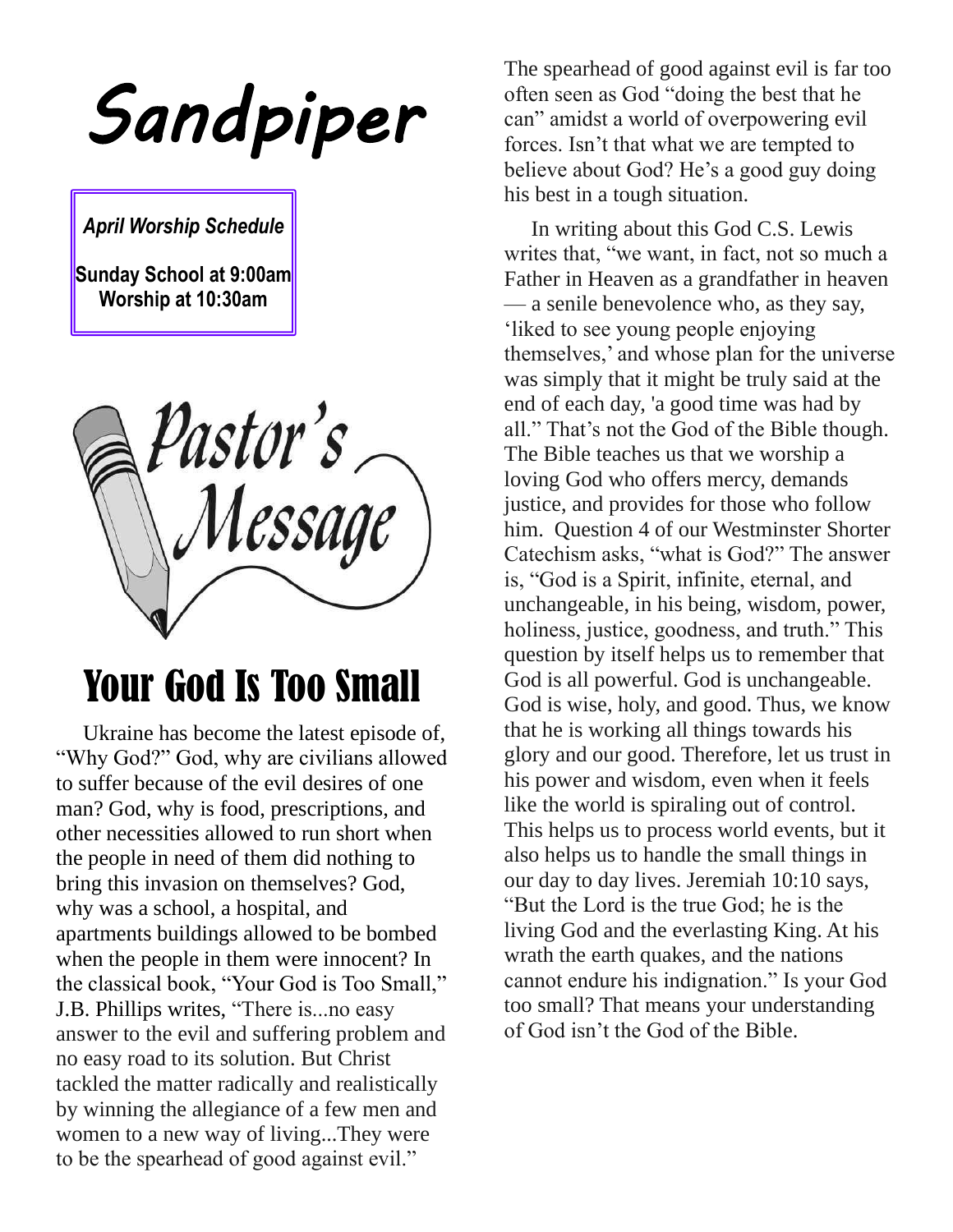## **Sands Through**

# **the Hourglass...**

The golden sands in the April Hour  $\overline{\mathbf{\lambda}}$  Glass tumble lively to tell us, "Winter has packed and gone. The leaves are wiggling out of the tree branches and the golden tassels are falling from some tree limbs like they are shedding their fur."

Save the date: Sunday, June 5th.  $\bigcirc$  On that day the 200th Anniversary celebration of the Middle Sandy congregation will be celebrated. The committee is planning a worship service, a meal and an afternoon program and remembrance time. Some of you may have photos, old bulletins or news articles you would be willing to share. Please put your name on them so they can be returned to you. Items can be put on the counter in the parlor.

 Diane Sanor, we miss you at MS. She continues to "fight" her three most serious health issues which keep her at home, except for her visits to the Alliance Hospital three times a week.,,hoping to cut the visits to two. There dosages are checked. Looking out Diane's window at home is a joy for her because of the many visits from birds at the feeders. Recently a large, colorful, rather rare pileated woodpecker has been a frequent guest at the feeding station. Diane says, "Thank God for eyes to see Your wonderful creation."

 Updates about college students find Shannon Wolfe graduating from Geneva College and hanging up her basketball shoes after 13 years on the hardwood, She received the PAC award in basketball.

Shannon is a certified EMT and will continue in the medical field. She majored in biology, chemistry and minored in physiology. Thomas Mason joyously will remain at OSU for the next four years. He will study at the OSU Medical Center and Nationwide Children's Hospital for his doctorate degrees in internal medicine and pediatrics. Mary Mason continues her studies and running indoor track at Mount Union. Jeff Legros drives daily to his classes at Akron U. God's blessings to all of these young people as they continue in times of worship and Bible study that they learned at MS.

 Karen Rice is taking on the project of updating the names, addresses, phone numbers and e address of MS folks. The 2016 directory contains many present day errors. She will ask for corrections, print the new information and distribute the copies to us for future references. Thanks, Karen.

 Applause, clap, clap to Dave Socotch for installing grab bars in the restrooms. Also, to George Bush for acting as substitute custodian. So many members deserve thanks for the "behind the scenes" acts performed, or the "in front" ones of faithful choir members and Linda and B.J. for Easter Sunday. "Faith without works..." Thanks to all.

 Marlington Dukes junior Elizabeth Mason was named to the All District basketball first team in Division II. Great effort!

The are many tombs in this world that contain the bones of famous people. But His tomb is famous for what it does NOT contain. This is further evidence that he really DID RISE from the dead.!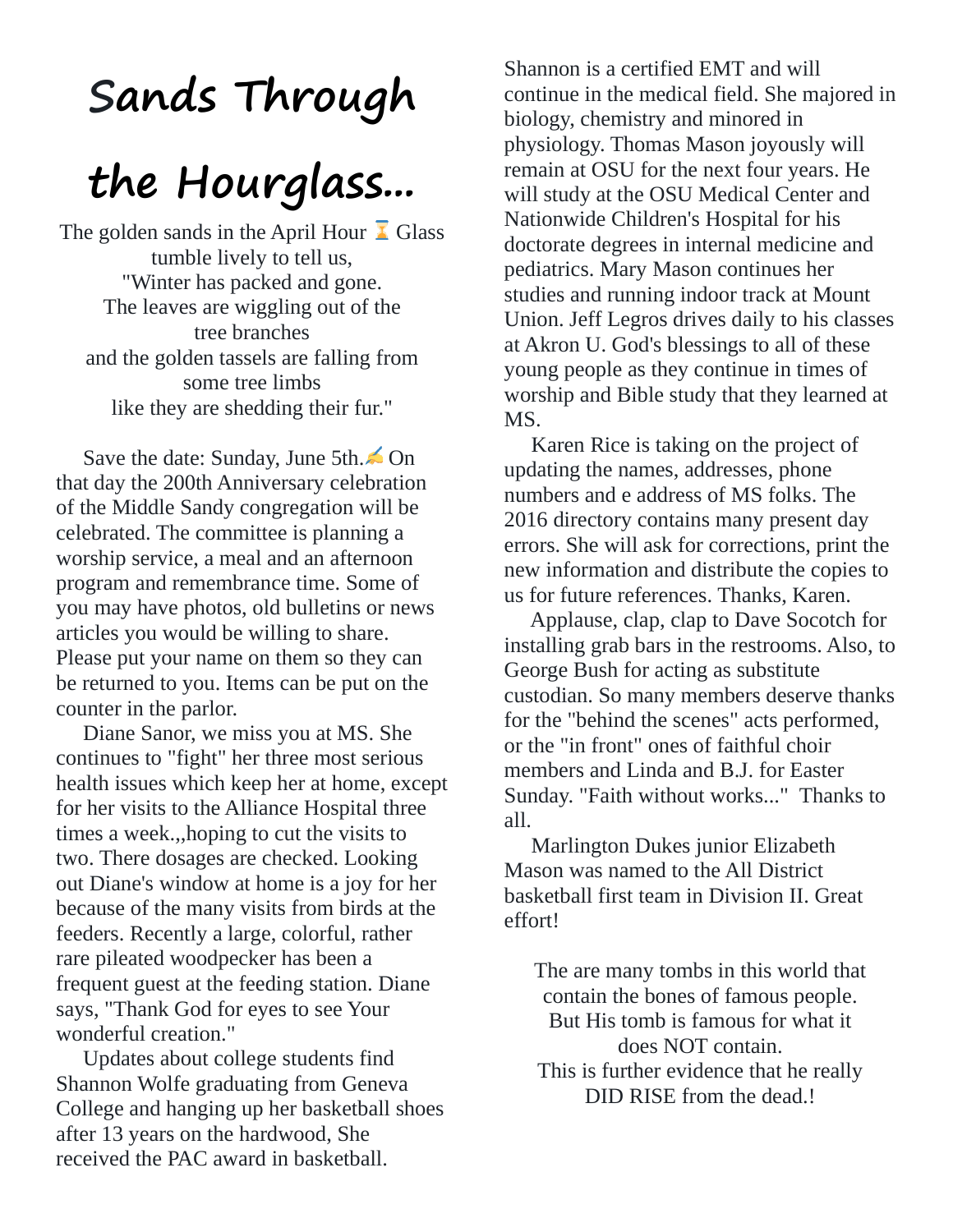# **OUR** prayer CODCERD

*We encourage you to send a card or letter to one or two each month. Addresses are available in the church directory or in the church office.*

#### *Continuing health needs:*

Diane Sanor (auto immune disorder Carter Schopfer (Joe & Susie's grandson) Jane Stryffeler (health issues)

#### *Military Service:*

Brian Burbick (Back in Yokosuka, Japan after 6 month deployment) Garrett Floyd (A specialist in the 82nd Airborne at Fort Bragg in NC, Sarah Mason's fiance) Eric W. Hampe (Home in Louisville) John Hampe (Home from Okinawa Japan) Ryan P. Lee (National Guard) Sgt. 1st Class Teddi Ferguson Lee (Ryan Lee's wife) Assigned to the Army Inspector General- Ohio Army National Guard SPC Joe Smythe (Ft. Benning Georgia) Jason Snyder (Ft. Bliss, El Paso, TX.) (Carole Mathey's grandson) Jon Pagnucco (Jane Stryffeler's grandson) – Navy (Alexandria, VA)

#### *Our Missionaries - for Holy Spirit protection and great perseverance in their work.*

Jeff & Natasha Bain (*EPC missionaries in Asia*) Abe & Diane Bible (Missionaries to the *Ukraine)* Lisa Smith (at home) Paul & Reinhild Sydnor *(ministry to refugees in Lille, France and Malta)*



**Birthdays Name - Date** Mary Mason  $-2$ 

Dave Socotch  $-3$ Bailey Pierce – 4 David McCain  $-6$ Sharon Davies – 20 Michelle Slingerland – 22 Michael Emmons – 23 Sheryl Mason – 29 Eleanor Carver – 30

### **Anniversaries**

**Couple – Date** Dave & Debbie Socotch – 6 Jim & Joyce Cameron – 22 Jeff & Cori Sands – 29

#### *Article Deadline Note:*

 *Please turn in any articles or announcements for the Sandpiper to Carolyn Slingerland by the 22nd of each month. You can e-mail them to [middlesandy@frontier.com](mailto:middlesandy@frontier.com).*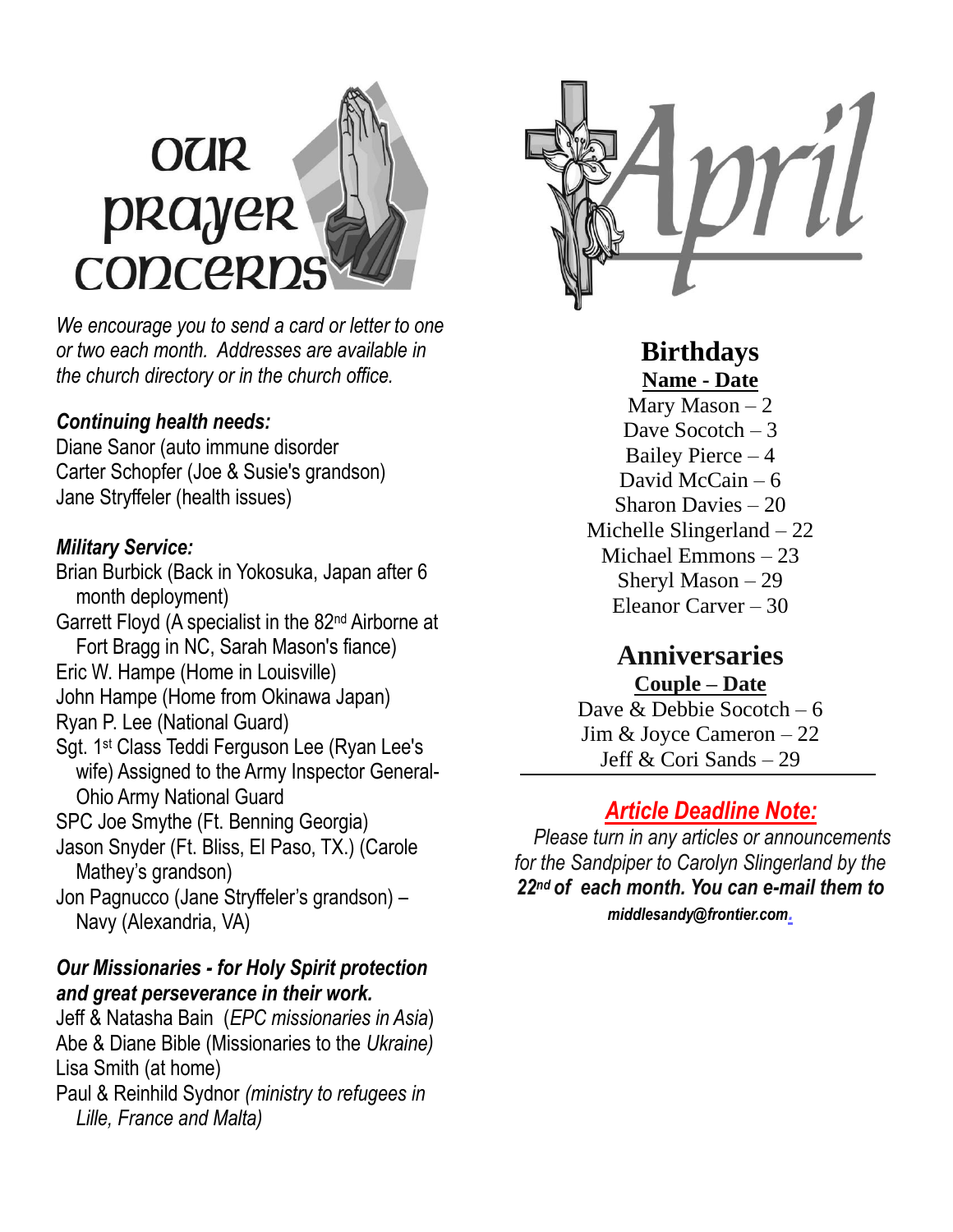

Christ the Lord is Risen Today!



# Notes

 The meeting was opened with prayer and devotions.

The webpage update has been completed.

 The pastor led worship/preached 6x, led Thursday night prayer time, made flock list contacts with non-members, made 3 home visits, 2 ministerial lunches. He is currently taking Ministry in Context class and Acts & Church Revitalization Study. He moderated the session meeting, led the playground community meeting and attended 2 continuing education events. There will be a Gideon speaker on Sunday, April 3 in Pastor Marc's absence.

 Property Committee reported that the boiler room floor has been painted. They are getting a quote for a hot water tank. They are using a service to supply paper towels and toilet paper.

 Worship Committee is looking for a different person to tune the organ. We will be using greeters beginning in April. Activity packs were made for kids who are in worship.

 The Lions Club has relinquished control of the playground equipment but will continue maintaining the pavilion and restrooms.

 The playground project meeting went well. The consensus seemed to be for metal structures.

 The next steps for work with Noah is to have some kind of community activity/prayer walk, clean up day around the community.

 By approved motion the office computer and printer will be replaced.

## Announcements **DUMC Breakfast**

 The Damascus United Methodist Church breakfast will be on Saturday, April 16 from 7:00-1030am.



Maundy Thursday service with communion will be at 7:00pm, April 14<sup>th</sup> at Middle Sandy. We will be doing Stations of the Cross Tenebrae Service.

The Good Friday Service will be at Beloit Friends Church, April  $15<sup>th</sup>$  at 7:00pm. There will be both in-person and live stream on Beloit Friends facebook page.

Sunrise Service will be at Middle Sandy beginning at 7:30am with breakfast to follow at 8:00am. There will be a sign up sheet in the narthex for food donations for the breakfast.

Easter worship will be at the 10:30am time at Middle Sandy.